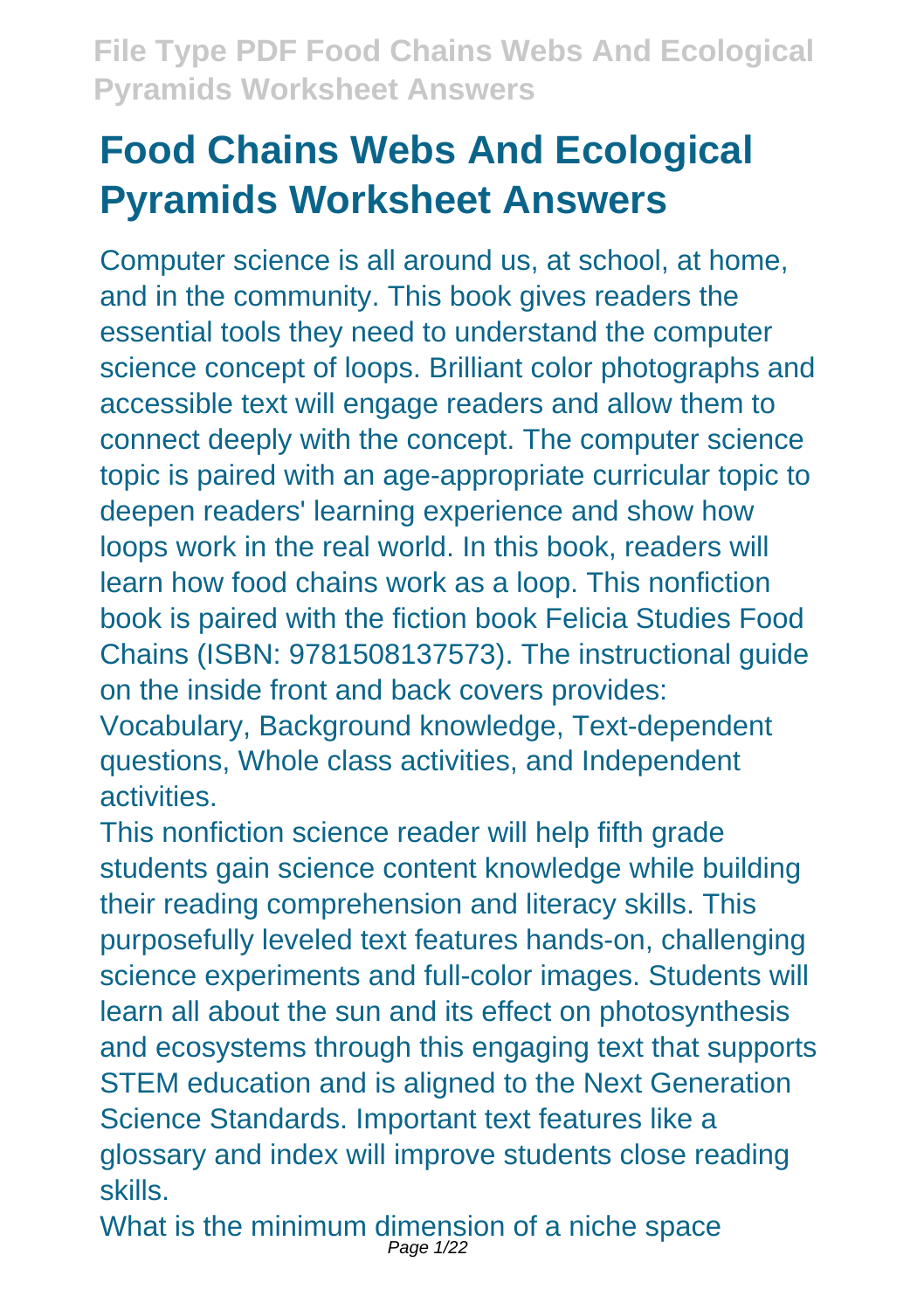necessary to represent the overlaps among observed niches? This book presents a new technique for obtaining a partial answer to this elementary question about niche space. The author bases his technique on a relation between the combinatorial structure of food webs and the mathematical theory of interval graphs. Professor Cohen collects more than thirty food webs from the ecological literature and analyzes their statistical and combinatorial properties in detail. As a result, he is able to generalize: within habitats of a certain limited physical and temporal heterogeneity, the overlaps among niches, along their trophic (feeding) dimensions, can be represented in a one-dimensional niche space far more often than would be expected by chance alone and perhaps always. This compatibility has not previously been noticed. It indicates that real food webs fall in a small subset of the mathematically possible food webs. Professor Cohen discusses other apparently new features of real food webs, including the constant ratio of the number of kinds of prey to the number of kinds of predators in food webs that describe a community. In conclusion he discusses possible extensions and limitations of his results and suggests directions for future research.

This is an up-to-date study of patterns and processes involving two or more species. The book strikes a balance between plant and animal species and among studies of marine, freshwater and terrestrial communities.

Evolution of Primary Producers in the Sea reference examines how photosynthesis evolved on Earth and how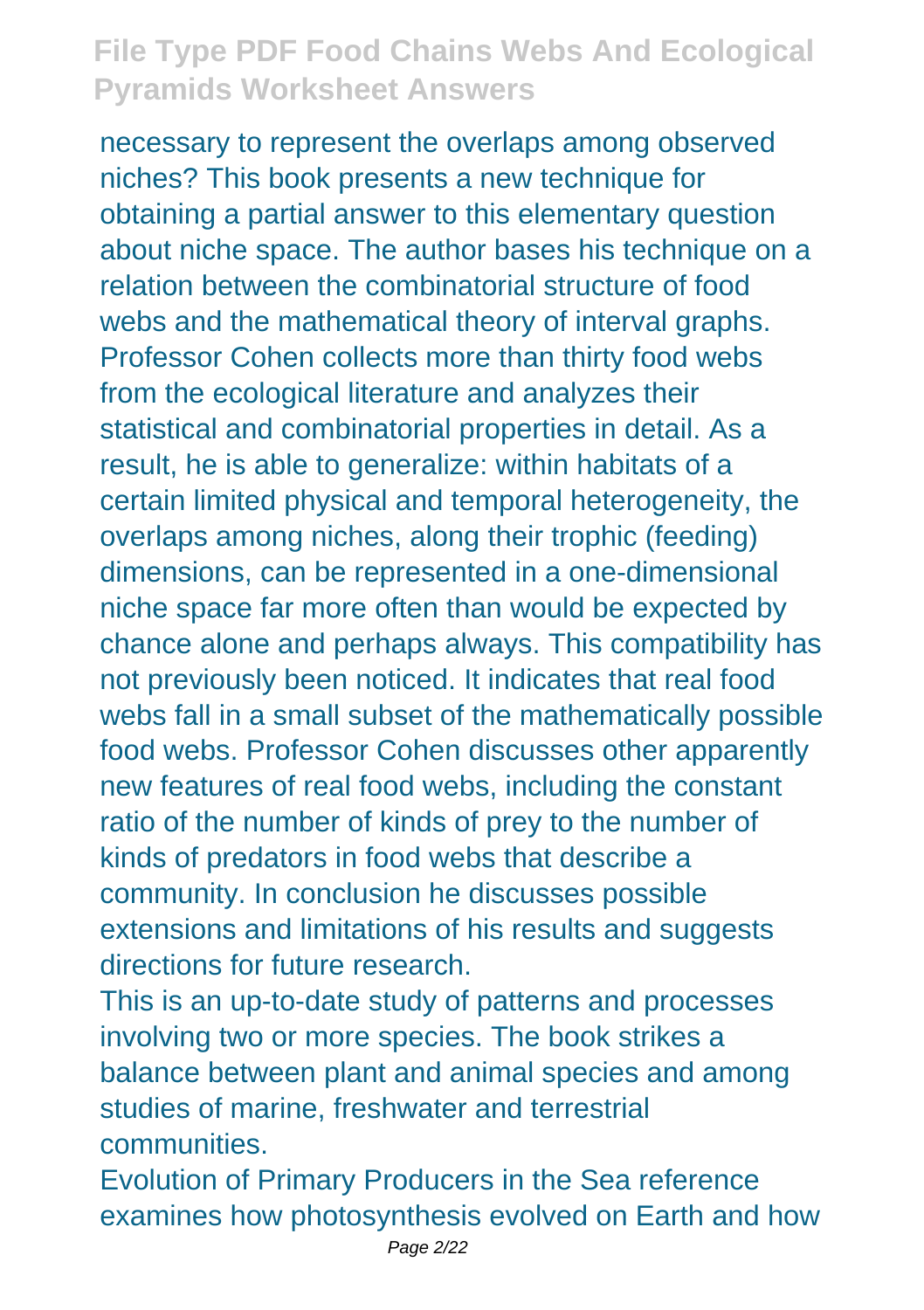phytoplankton evolved through time – ultimately to permit the evolution of complex life, including human beings. The first of its kind, this book provides thorough coverage of key topics, with contributions by leading experts in biophysics, evolutionary biology, micropaleontology, marine ecology, and biogeochemistry. This exciting new book is of interest not only to students and researchers in marine science, but also to evolutionary biologists and ecologists interested in understanding the origins and diversification of life. Evolution of Primary Producers in the Sea offers these students and researchers an understanding of the molecular evolution, phylogeny, fossil record, and environmental processes that collectively permits us to comprehend the rise of phytoplankton and their impact on Earth's ecology and biogeochemistry. It is certain to become the first and best word on this exhilarating topic. Discusses the evolution of phytoplankton in the world's oceans as the first living organisms and the first and basic producers in the earths food chain Includes the latest developments in the evolution and ecology of marine phytoplankton specifically with additional information on marine ecosystems and biogeochemical cycles The only book to consider of the evolution of phytoplankton and its role in molecular evolution, biogeochemistry, paleontology, and oceanographic aspects Written at a level suitable for related reading use in courses on the Evolution of the Biosphere, Ecological and Biological oceanography and marine biology, and **Biodiversity** 

"Society for Ecological Restoration"--Cover.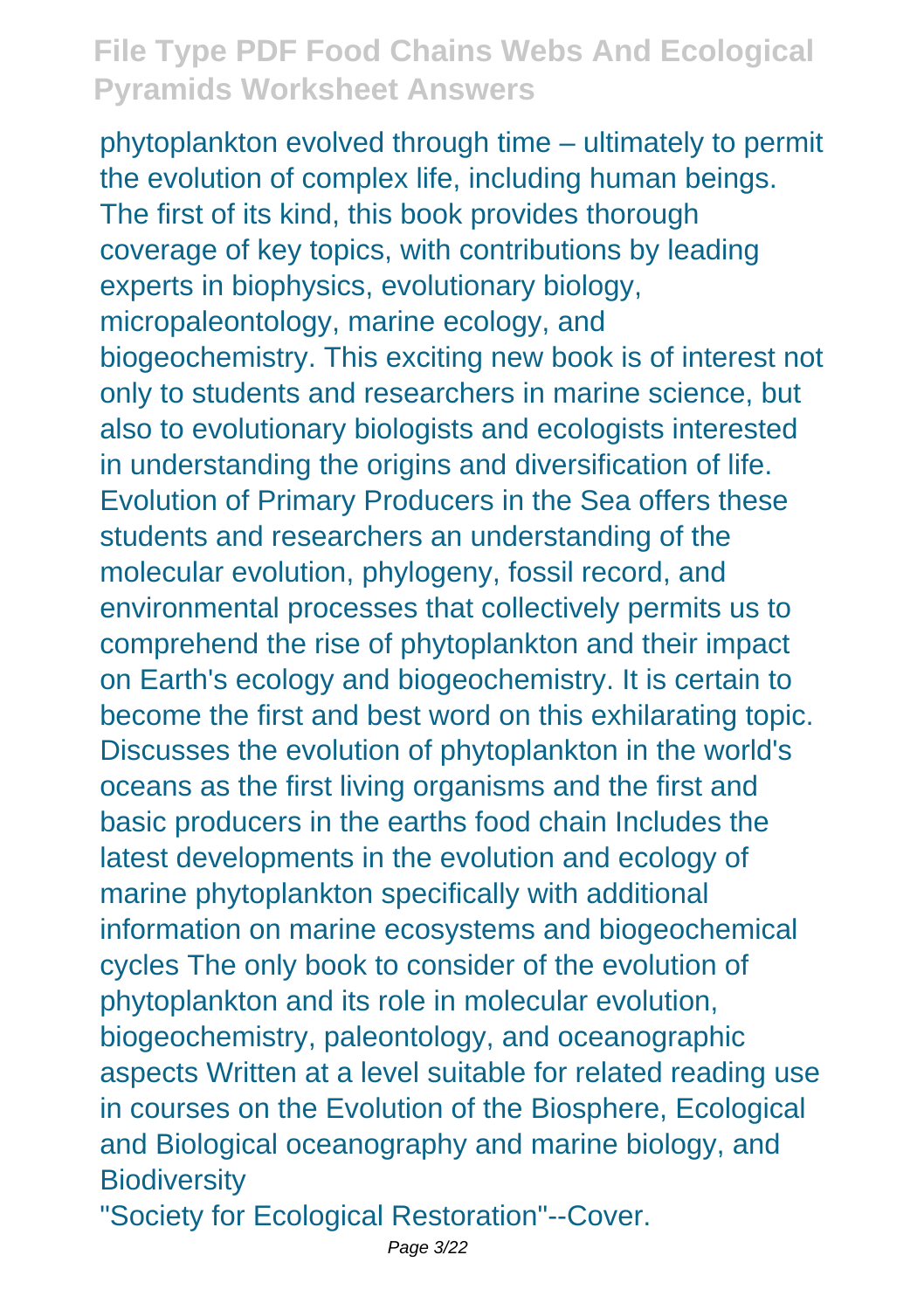The first stand-alone textbook for at least ten years on this increasingly hot topic in times of global climate change and sustainability in ecosystems. Ecological biochemistry refers to the interaction of organisms with their abiotic environment and other organisms by chemical means. Biotic and abiotic factors determine the biochemical flexibility of organisms, which otherwise easily adapt to environmental changes by altering their metabolism. Sessile plants, in particular, have evolved intricate biochemical response mechanisms to fit into a changing environment. This book covers the chemistry behind these interactions, bottom up from the atomic to the system's level. An introductory part explains the physico-chemical basis and biochemical roots of living cells, leading to secondary metabolites as crucial bridges between organisms and the respective ecosystem. The focus then shifts to the biochemical interactions of plants, fungi and bacteria within terrestrial and aquatic ecosystems with the aim of linking biochemical insights to ecological research, also in human-influenced habitats. A section is devoted to methodology, which allows network-based analyses of molecular processes underlying systems phenomena. A companion website offering an extended version of the introductory chapter on Basic Biochemical Roots is available at http://www.wil ey.com/go/Krauss/Nies/EcologicalBiochemistry Dynamic Food WebsMultispecies Assemblages, Ecosystem Development and Environmental **ChangeElsevier** Concepts of Biology is designed for the singlesemester introduction to biology course for non-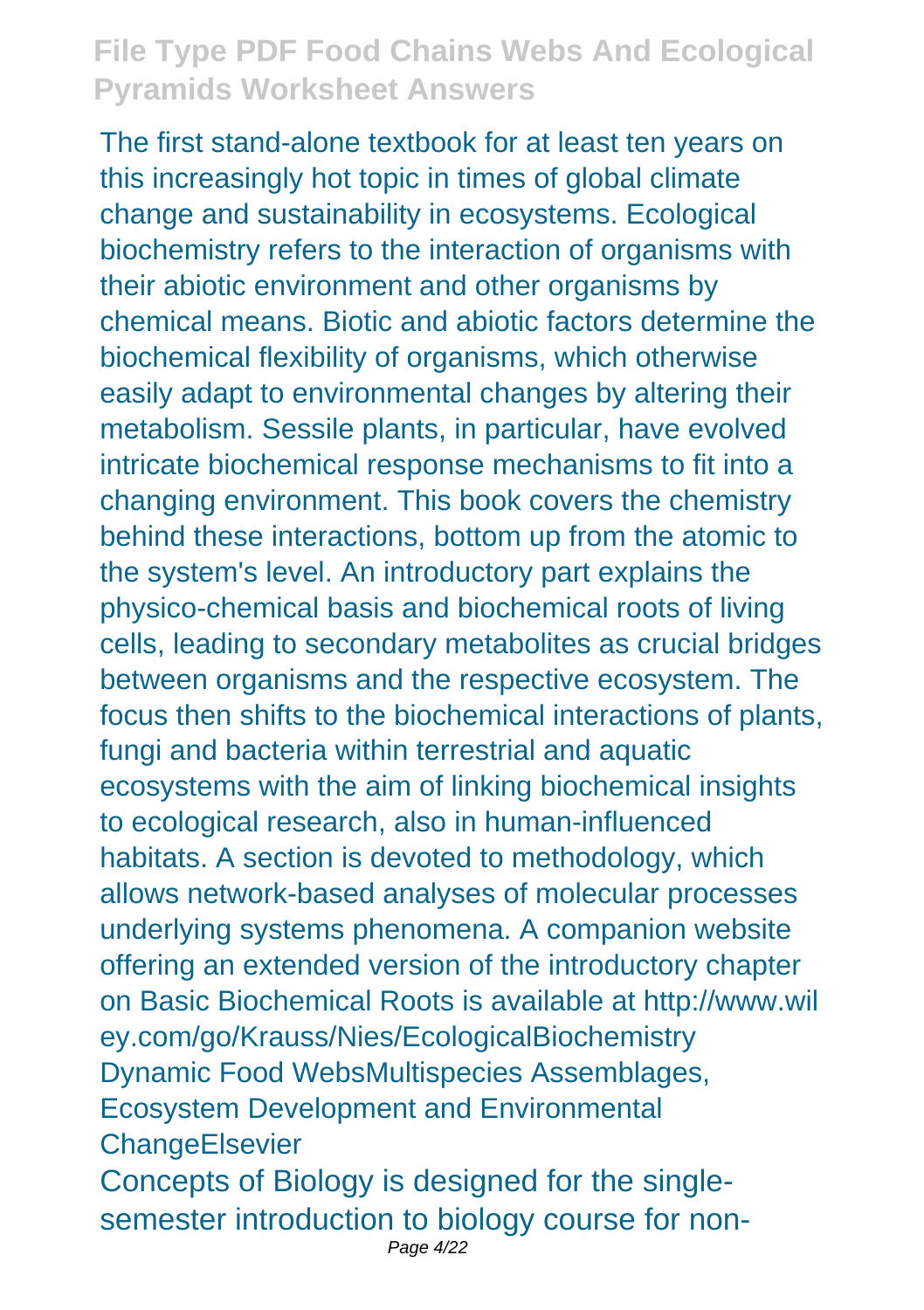science majors, which for many students is their only college-level science course. As such, this course represents an important opportunity for students to develop the necessary knowledge, tools, and skills to make informed decisions as they continue with their lives. Rather than being mired down with facts and vocabulary, the typical non-science major student needs information presented in a way that is easy to read and understand. Even more importantly, the content should be meaningful. Students do much better when they understand why biology is relevant to their everyday lives. For these reasons, Concepts of Biology is grounded on an evolutionary basis and includes exciting features that highlight careers in the biological sciences and everyday applications of the concepts at hand.We also strive to show the interconnectedness of topics within this extremely broad discipline. In order to meet the needs of today's instructors and students, we maintain the overall organization and coverage found in most syllabi for this course. A strength of Concepts of Biology is that instructors can customize the book, adapting it to the approach that works best in their classroom. Concepts of Biology also includes an innovative art program that incorporates critical thinking and clicker questions to help students understand--and apply--key concepts. Food webs hold a central place in ecology. They describe which organisms feed on which others in Page 5/22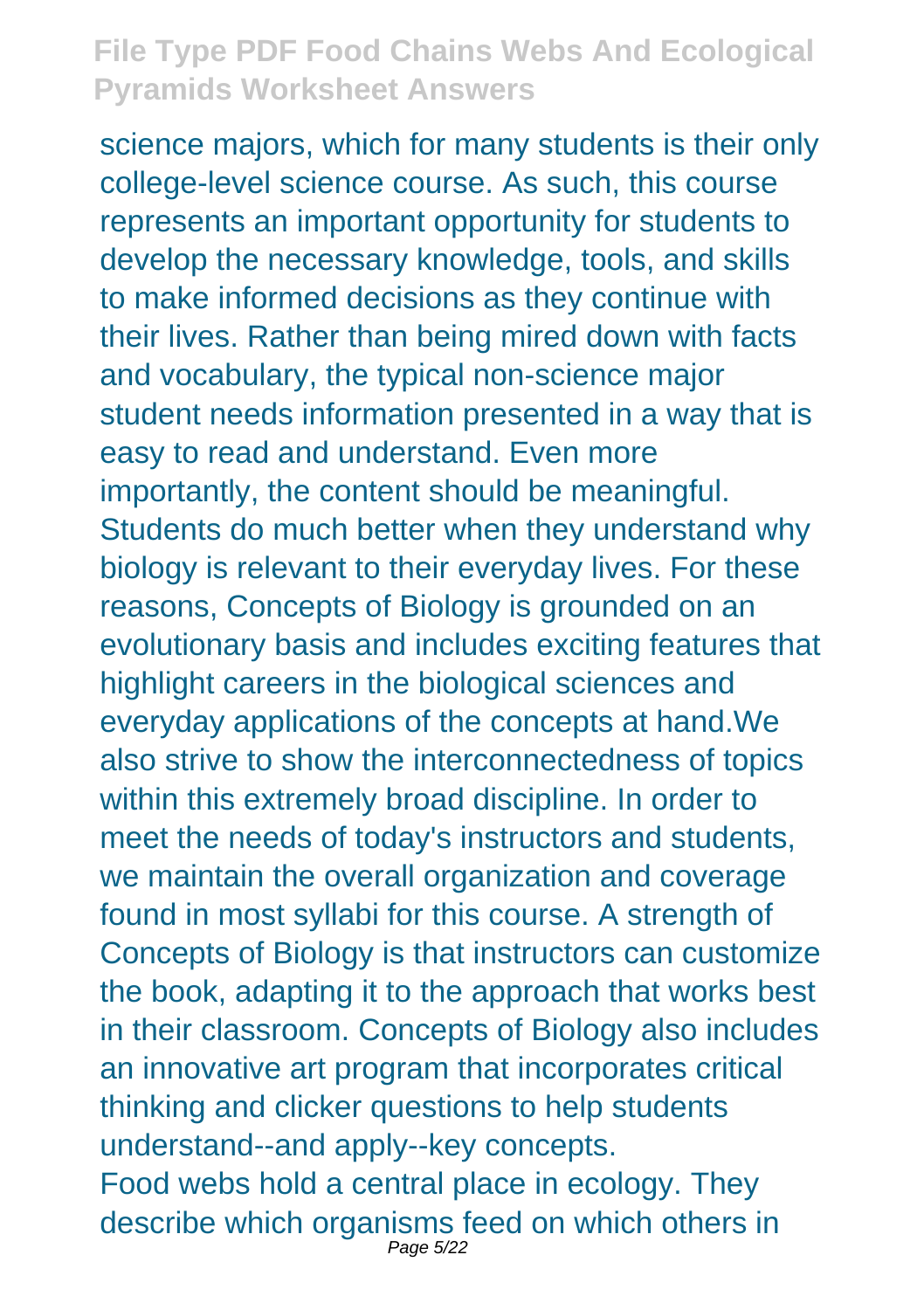natural habitats. This book describes recently discovered empirical regularities in real food webs: it proposes a novel theory unifying many of these regularities, as well as extensive empirical data. After a general introduction, reviewing the empirical and theoretical discoveries about food webs, the second portion of the book shows that community food webs obey several striking phenomenological regularities. Some of these unify, regardless of habitat. Others differentiate, showing that habitat significantly influences structure. The third portion of the book presents a theoretical analysis of some of the unifying empirical regularities. The fourth portion of the book presents 13 community food webs. Collected from scattered sources and carefully edited, they are the empirical basis for the results in the volume. The largest available set of data on community food webs provides a valuable foundation for future studies of community food webs. The book is intended for graduate students, teachers and researchers primarily in ecology. The theoretical portions of the book provide materials useful to teachers of applied combinatorics, in particular, random graphs. Researchers in random graphs will find here unsolved mathematical problems.

Dynamic Food Webs challenges us to rethink what factors may determine ecological and evolutionary pathways of food web development. It touches upon Page 6/22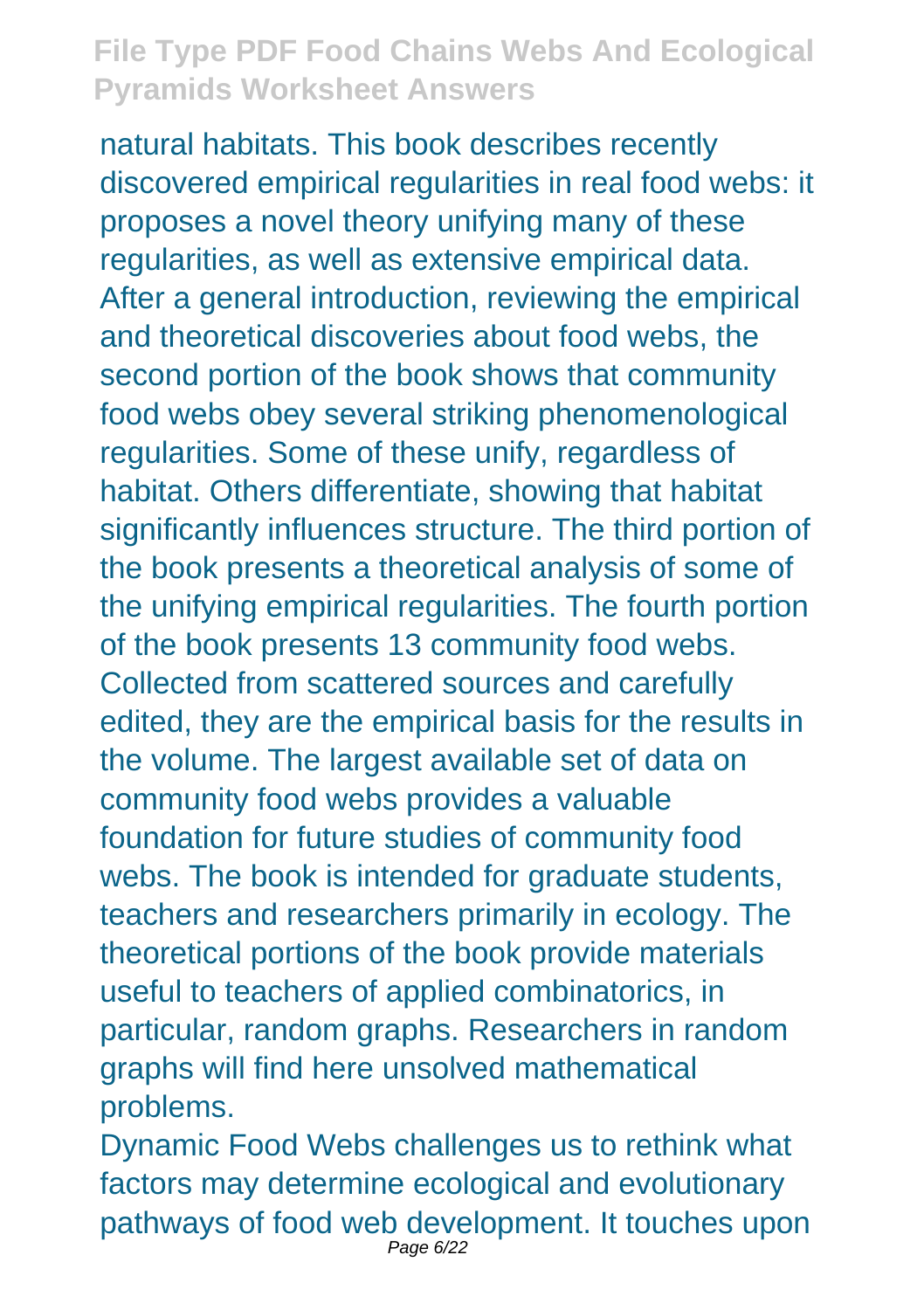the intriguing idea that trophic interactions drive patterns and dynamics at different levels of biological organization: dynamics in species composition, dynamics in population life-history parameters and abundances, and dynamics in individual growth, size and behavior. These dynamics are shown to be strongly interrelated governing food web structure and stability and the role of populations and communities play in ecosystem functioning. Dynamic Food Webs not only offers over 100 illustrations, but also contains 8 riveting sections devoted to an understanding of how to manage the effects of environmental change, the protection of biological diversity and the sustainable use of natural resources. Dynamic Food Webs is a volume in the Theoretical Ecology series. Relates dynamics on different levels of biological organization: individuals, populations, and communities Deals with empirical and theoretical approaches Discusses the role of community food webs in ecosystem functioning Proposes methods to assess the effects of environmental change on the structure of biological communities and ecosystem functioning Offers an analyses of the relationship between complexity and stability in food webs Insects are a dominant component of biodiversity in terrestrial ecosystems and play a key role in mediating the relationship between plants and ecosystem processes. This volume examines their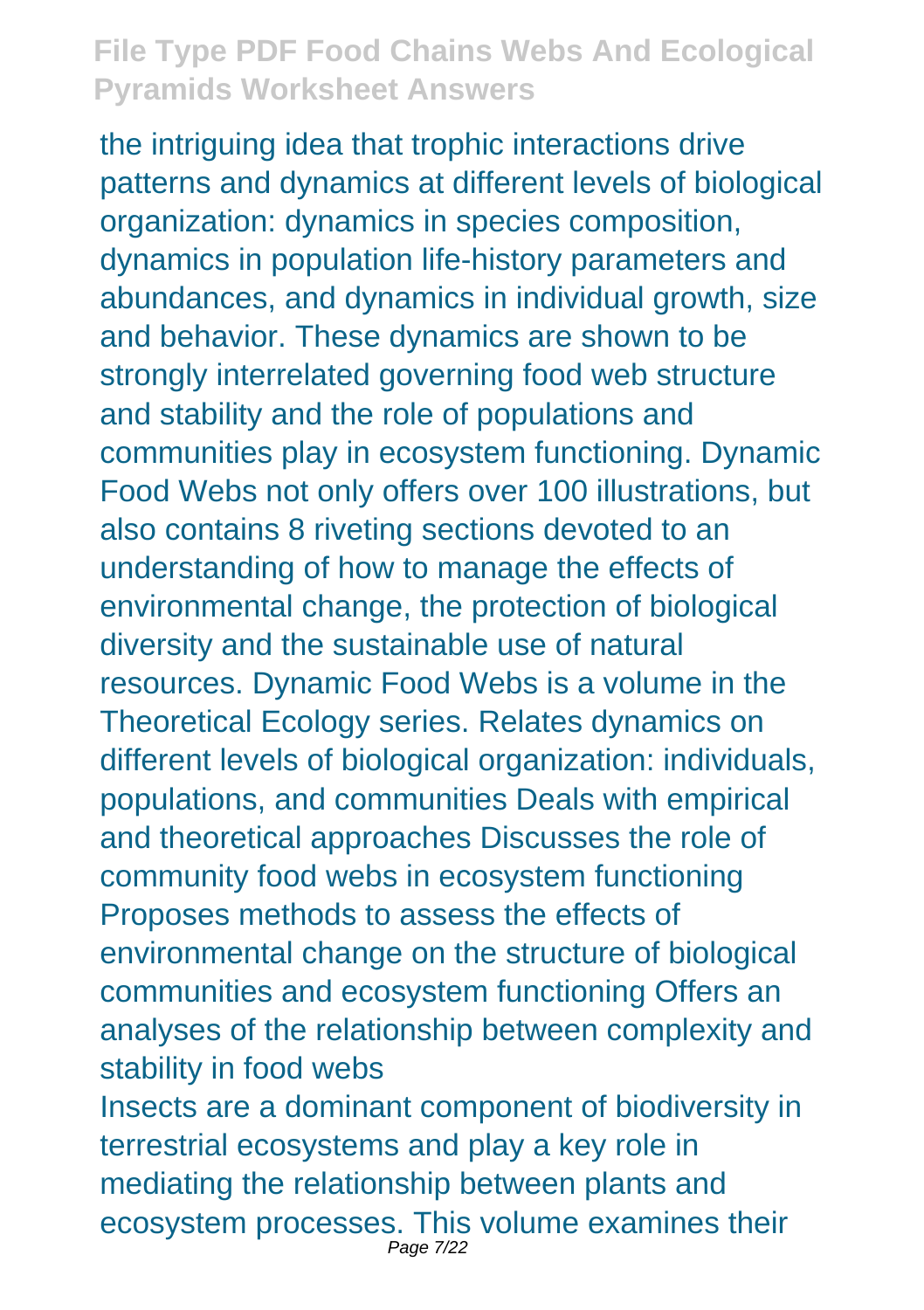effects on ecosystem functioning, focusing mainly, but not exclusively, on herbivorous insects. Renowned authors with extensive experience in the field of plant-insect interactions, contribute to the volume using examples from their own work. An introductory textbook on tropical ecology, unique in its international scope and balanced coverage of both aquatic and terrestrial systems.

Often the meanings of words are changed subtly for interesting reasons. The implication of the word 'community' has changed from including all the organisms in an area to only those species at a particular trophic level (and often a taxonomically restricted group), for example, 'bird-community'. If this observation is correct, its probable cause is the dramatic growth in our knowledge of the ecological patterns along trophic levels (I call these horizontal patterns) and the processes that generate them. This book deals with vertical patterns - those across trophic levels -and tries to compensate for their relative neglect. In cataloging a dozen vertical patterns I hope to convince the reader that species interactions across trophic levels are as patterned as those along trophic levels and demand explanations equally forcefully. But this is not the only objective. A limited number of processes shape the patterns of species interaction; to demonstrate their existence is an essential step in understanding why ecosystems are the way they are. To achieve these aims I must Page 8/22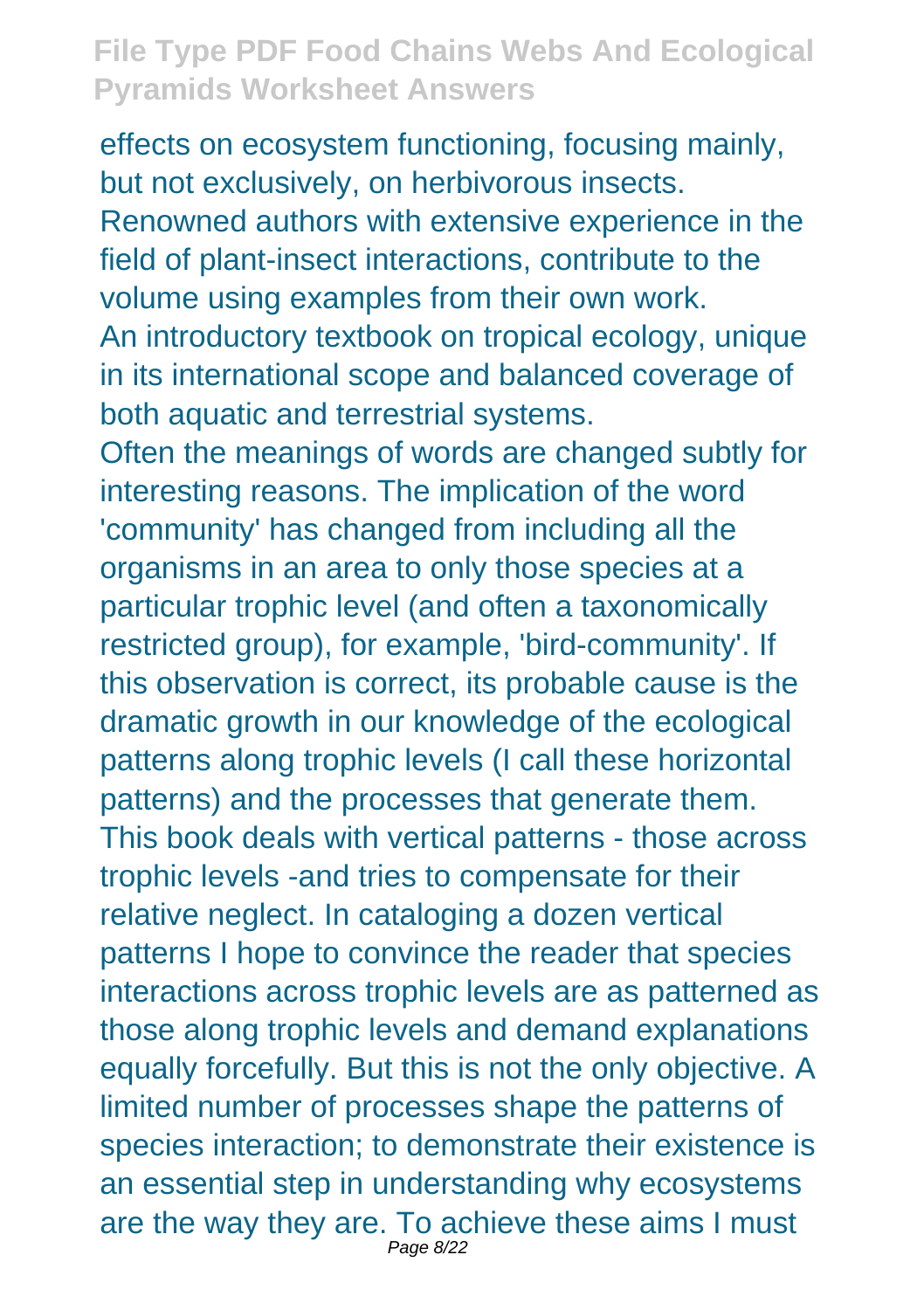resort to both mathematical techniques to develop theories and statistical techniques to decide between rival hypotheses. The level of mathematics is likely to offend nearly everyone. Some will find any mathematics too much, while others will consider the material to be old, familiar ground and probably explained with a poor regard for rigour and generality.

Food webs describe biological communities in terms of feeding interactions. This book integrates the latest work on community dynamics, ecosystems energetics, and stability to dispel categorisation of the field into separate subdiciplines of population, community, and ecosystem ecology.

The Food Chains & Food Webs Student Learning Guide includes self-directed readings, easy-to-follow illustrated explanations, guiding questions, inquirybased activities, a lab investigation, key vocabulary review and assessment review questions, along with a post-test. It covers the following standards-aligned concepts: Energy Flow; Producers &

Photosynthesis; Types of Consumers; Food Chains; Food Webs; Owl Food Web; Owl Pellets; Energy Pyramid; and Food Web Balance. Aligned to Next Generation Science Standards (NGSS) and other state standards.

The major subdisciplines of ecology--population ecology, community ecology, ecosystem ecology, and evolutionary ecology--have diverged increasingly in recent decades. What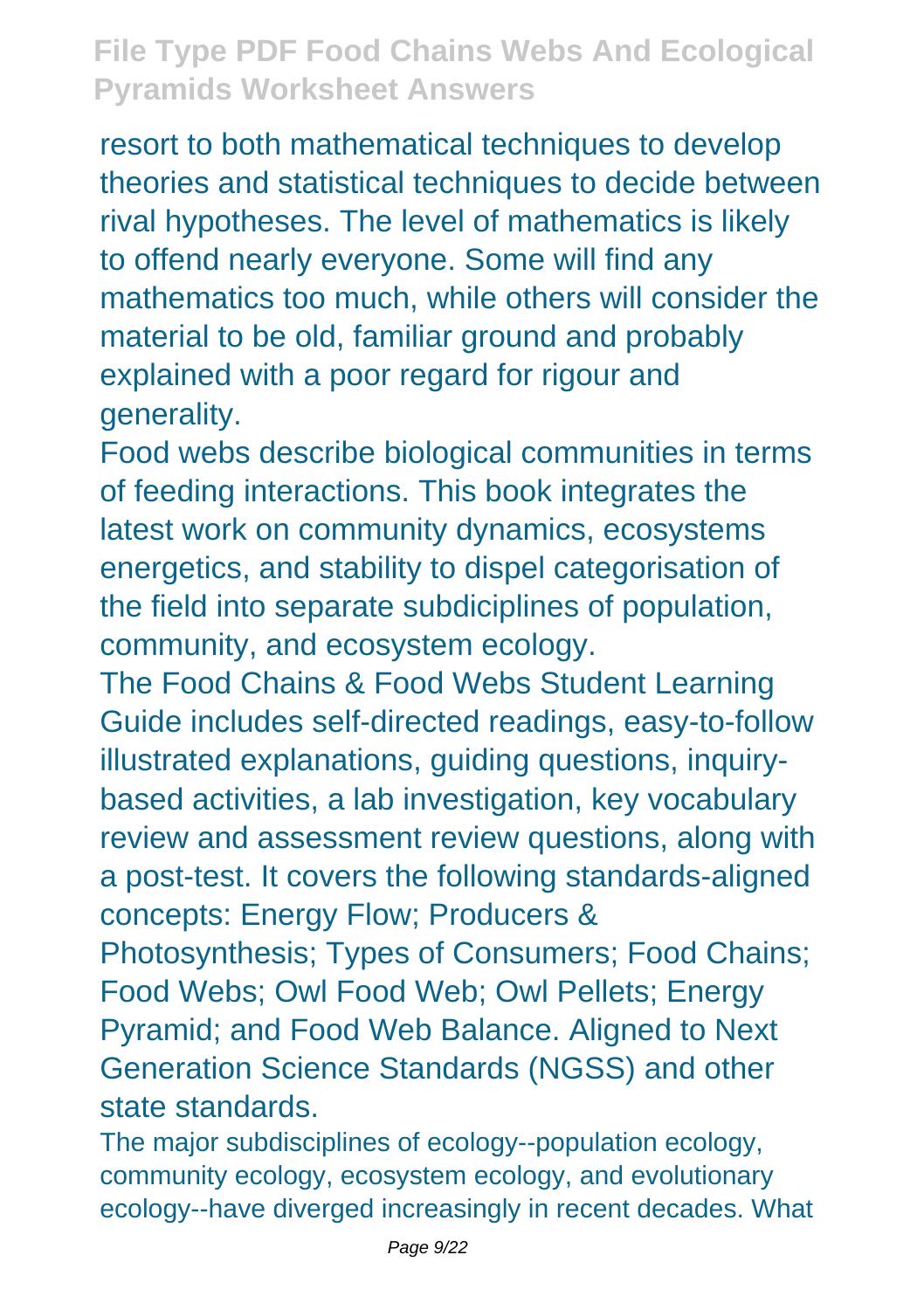is critically needed today is an integrated, real-world approach to ecology that reflects the interdependency of biodiversity and ecosystem functioning. From Populations to Ecosystems proposes an innovative theoretical synthesis that will enable us to advance our fundamental understanding of ecological systems and help us to respond to today's emerging global ecological crisis. Michel Loreau begins by explaining how the principles of population dynamics and ecosystem functioning can be merged. He then addresses key issues in the study of biodiversity and ecosystems, such as functional complementarity, food webs, stability and complexity, material cycling, and metacommunities. Loreau describes the most recent theoretical advances that link the properties of individual populations to the aggregate properties of communities, and the properties of functional groups or trophic levels to the functioning of whole ecosystems, placing special emphasis on the relationship between biodiversity and ecosystem functioning. Finally, he turns his attention to the controversial issue of the evolution of entire ecosystems and their properties, laying the theoretical foundations for a genuine evolutionary ecosystem ecology. From Populations to Ecosystems points the way to a much-needed synthesis in ecology, one that offers a fuller understanding of ecosystem processes in the natural world.

Looks at the feeding relationships of different types of organisms, from producers to consumers.

The most recent volume of this series, Advances in Ecological Research, demonstrates a captivating knowledge of recent advances in the analysis of food webs. A food web describes the network of predator-prey interactions within a community. The simplest description of a food web specifies only who eats whom (a connectance web), with no indication of how much or how often. Chapters in this book begin with a discussion of the most detailed connectance webs ever Page 10/22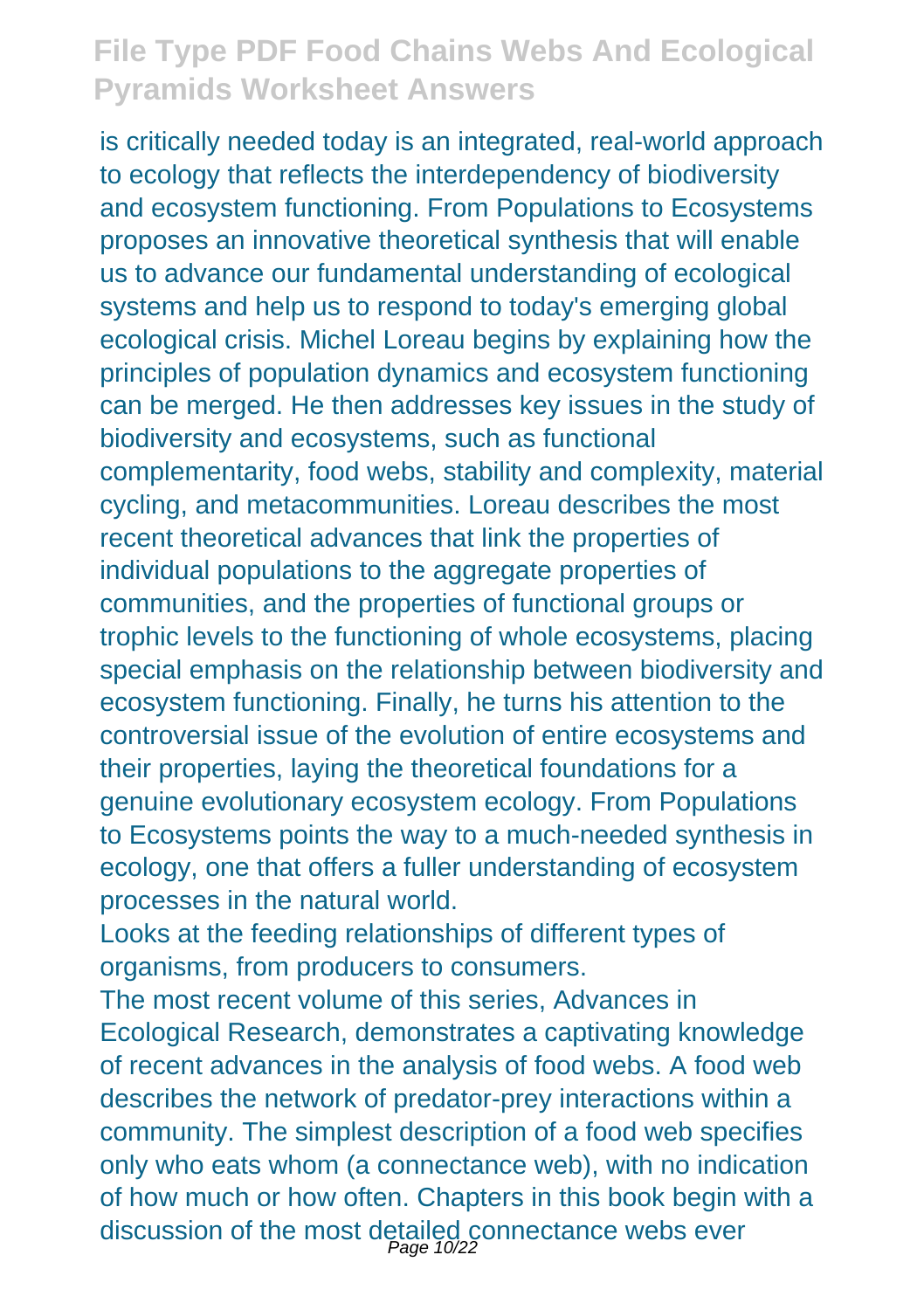compiled, and advance to incorporate information on the body size and numerical abundance of the species. The results yield new ways of describing food webs and powerful new models for estimating patterns of energy flow in ecosystems. Provides fresh ways of describing food webs and applies previous observations in a new context Ranked as the #1 publication in the Institute for Scientific Information in the Ecology section of 2000 Powerful new theory AND application to some of the best food web data in the world Many mathematical models for food web structure and function Integrates previously unconnected perspectives on the description of ecological communities 'Aquatic Food Webs' provides a current synthesis of theoretical and empirical food web research. The textbook is suitable for graduate level students as well as professional researchers in community, ecosystem, and theoretical ecology, in aquatic ecology, and in conservation biology. Charles Elton was one of the founders of ecology, and his Animal Ecology was one of the seminal works that defined the field. In this book Elton introduced and drew together many principles still central to ecology today, including succession, niche, food webs, and the links between communities and ecosystems, each of which he illustrated with well-chosen examples. Many of Elton's ideas have proven remarkably prescient—for instance, his emphasis on the role climatic changes play in population fluctuations anticipated recent research in this area stimulated by concerns about global warming. For Chicago's reprint of this classic work, ecologists Mathew A. Leibold and J. Timothy Wootton have provided new introductions to each chapter, placing Elton's ideas in historical and scientific context. They trace modern developments in each of the key themes Elton introduced, and provide references to the most current literature. The result will be an important work for ecologists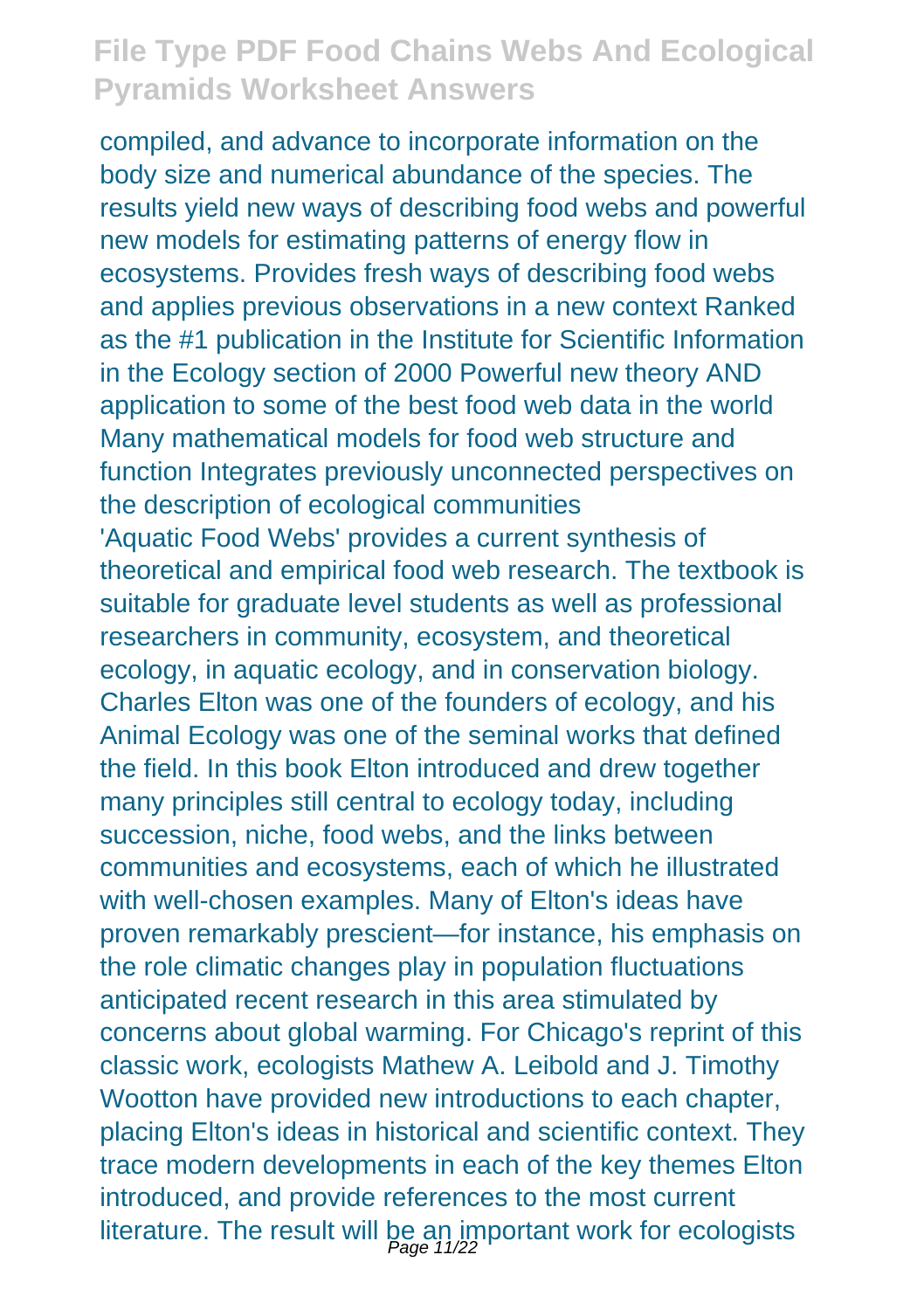interested in the roots of their discipline, for educated readers looking for a good overview of the field, and for historians of science.

Biology for AP® courses covers the scope and sequence requirements of a typical two-semester Advanced Placement® biology course. The text provides comprehensive coverage of foundational research and core biology concepts through an evolutionary lens. Biology for AP® Courses was designed to meet and exceed the requirements of the College Board's AP® Biology framework while allowing significant flexibility for instructors. Each section of the book includes an introduction based on the AP® curriculum and includes rich features that engage students in scientific practice and AP® test preparation; it also highlights careers and research opportunities in biological sciences.

Life on Earth is endlessly amazing and complex. Learn about food chains with well-researched, clearly written informational text, primary sources with accompanying questions, charts, graphs, diagrams, timelines, and maps, multiple prompts, and more. Aligned to Common Core Standards and correlated to state standards. Core Library is an imprint of ABDO Publishing Company.

Ecological stoichiometry concerns the way that the elemental composition of organisms shapes their ecology. It deals with the balance or imbalance of elemental ratios and how that affects organism growth, nutrient cycling, and the interactions with the biotic and abiotic worlds. The elemental composition of organisms is a set of constraints through which all the Earth's biogeochemical cycles must pass. All organisms consume nutrients and acquire compounds from the environment proportional to their needs. Organismal elemental needs are determined in turn by the energy required to live and grow, the physical and chemical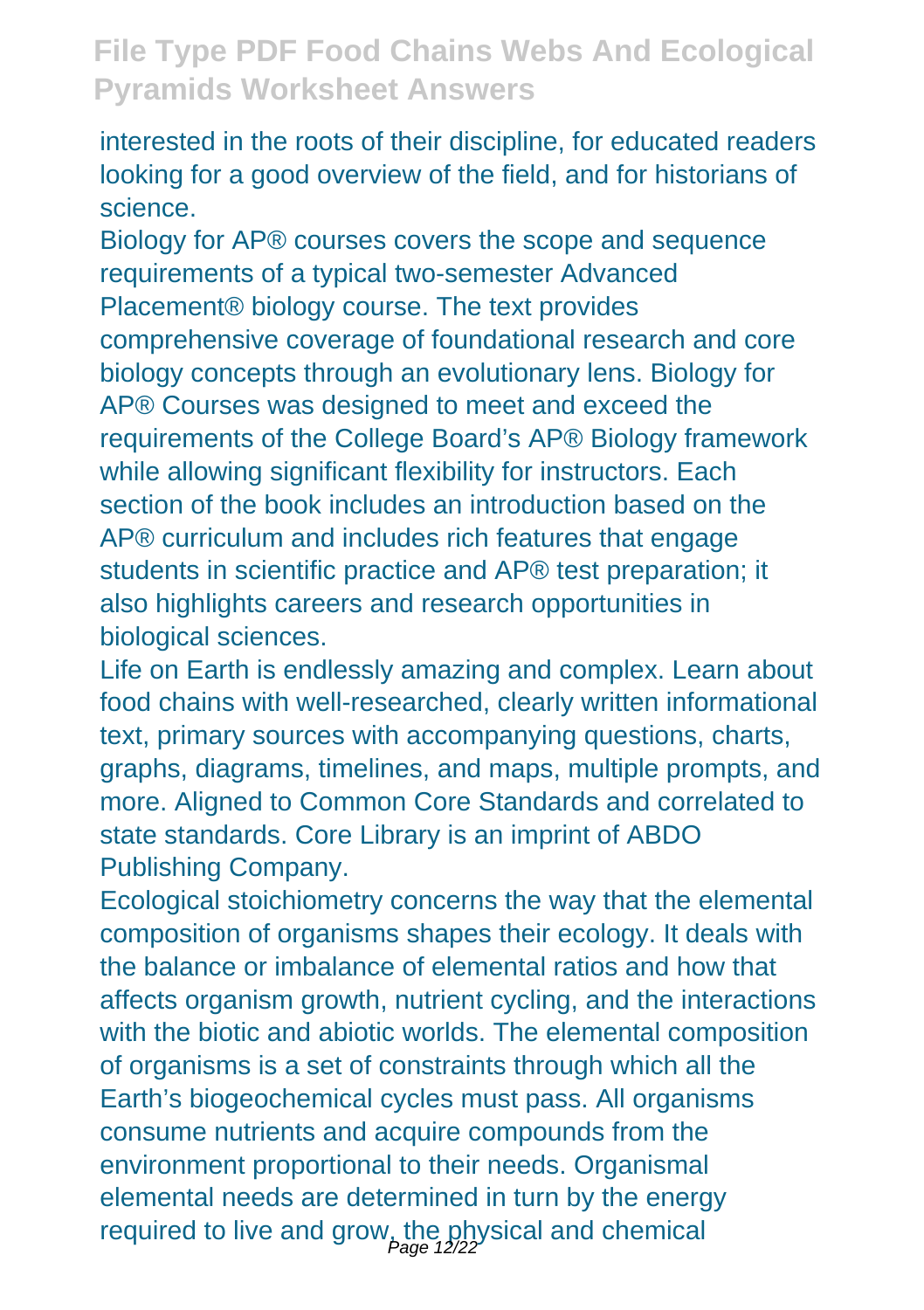constraints of their environment, and their requirements for relatively large polymeric biomolecules such as RNA, DNA, lipids, and proteins, as well as for structural needs including stems, bones, shells, etc. These materials together constitute most of the biomass of living organisms. Although there may be little variability in elemental ratios of many of these biomolecules, changing the proportions of different biomolecules can have important effects on organismal elemental composition. Consequently, the variation in elemental composition both within and across organisms can be tremendous, which has important implications for Earth's biogeochemical cycles. It has been over a decade since the publication of Sterner and Elser's book, Ecological Stoichiometry (2002). In the intervening years, hundreds of papers on stoichiometric topics ranging from evolution and regulation of nutrient content in organisms, to the role of stoichiometry in populations, communities, ecosystems and global biogeochemical dynamics have been published. Here, we present a collection of contributions from the broad scientific community to highlight recent insights in the field of Ecological Stoichiometry.

Scientists rely on food webs—complex networks that trace the flow of nutrients and energy between species and through ecosystems—to understand the infrastructure of ecological communities. But given the complexities of food webs—think of following the flow of nutrients through the microbes, fungi, roots, worms, ants, and birds that pass over or through a single cubic meter of prairie soil—it's not difficult to see why most experiments on food-web dynamics focus on small, local habitats. Yet as this book convincingly shows, important insights come when scientists expand the temporal and spatial scope of their research to look at the ways energy, organisms, nutrients, and pollutants flow not just at the local level, but across whole landscapes—between and among food Page 13/22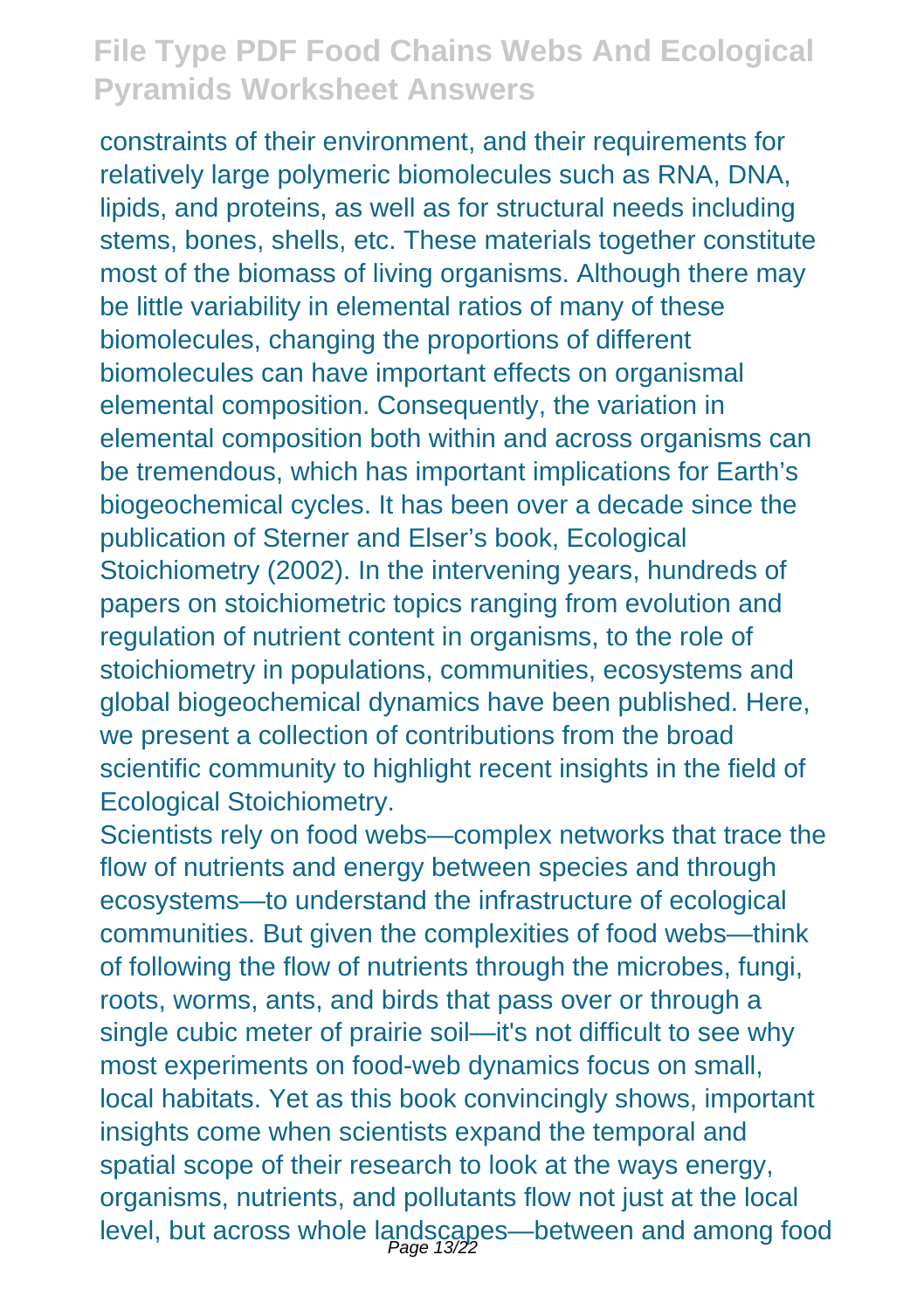webs in a wide variety of habitats. Paying special attention to the fertile boundaries between terrestrial, freshwater, and marine ecosystems, Food Webs at the Landscape Level not only shows what this new methodology means for ecology, conservation, and agriculture but also serves as a fitting tribute to Gary Polis and his major contributions to the field. In all fields of science today, data are collected and theories are developed and published faster than scientists can keep up with, let alone thoroughly digest. In ecology the fact that practitioners tend to be divided between such subdisciplines as aquatic and terrestrial ecology, as well as between popula tion, community, and ecosystem ecology, makes it even harder for them to keep up with all relevant research. Ecologists specializing in one sub discipline are not always aware of progress in another subdiscipline that relates to their own. Syntheses are frequently needed that pull together large bodies of information and organize them in ways that makes them more coherent, and thus more understandable. I have tried to perform this task of integration for the subject area that encompasses the interrelationships between the dynamics of ecological food webs and the cycling of nutrients. I believe this area cuts across many of the subdisciplines of ecology and is pivotal to our progress in understanding ecosystems and in dealing with human impacts on the environment. Many current ecological problems involve human disturbances of both food webs and the nutrients that cycle through them. Little progress can be made towards elucidating the complex feedback relations inherent in the study of nutrient cycles in ecological systems without the tools of mathematics and computer modelling. These tools are therefore liberally used throughout the book. "Human impacts are dramatically altering our natural ecosystems. The implications of these human impacts on the sustainability and functioning of these amazingly complex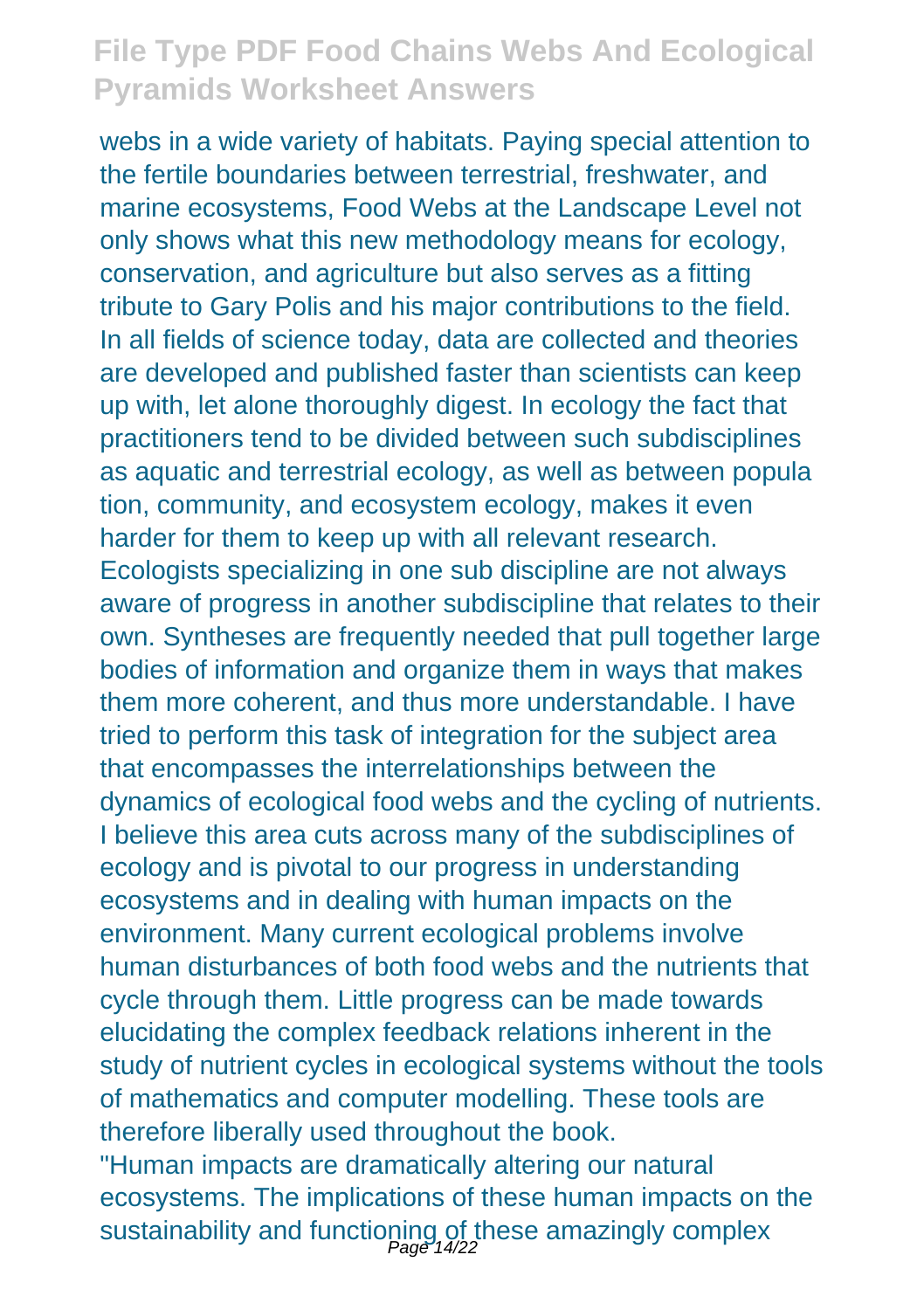entities remains uncertain. As a result, food web theory has experienced a proliferation of research that seeks to address this critical area. This book synthesizes modern and classical results into a general theory. Finally, this book takes this general theoretical framework and discusses the implications of human impact for the stability and sustainability of ecological systems"--

The Encyclopedia of Estuaries, part of Springer's Encyclopedia of Earth Sciences Series, provides a single, state-of-the-art, comprehensive reference volume on estuaries for research scientists, educators, students, and others. Consisting of almost 270 subject entries in an easy-touse format, this volume covers the physical, chemical, and biological characteristics of estuaries. In total more than 225 authors from around the world have contributed to the encyclopedia on such diverse subjects as biotic communities, essential habitats, food webs, fisheries, hydrology, pollution, conservation, and many more. The Encyclopedia of Estuaries will meet the needs of professionals worldwide by supplying detailed information from world-class estuarine and marine scientists as well as experts from other fields of study. This book presents new approaches to studying food webs, using practical and policy examples to demonstrate the theory behind ecosystem management decisions.

The Worldwatch Institute, in its flagship publication, analyzes how we can equip students with the skills to navigate the turbulent century ahead. With global environmental changes locked into our future, what we teach must evolve. All education will need to be environmental education, teaching students to be ecoliterate, deep-thinking, and deeply moral leaders, ready to face unprecedented challenges. EarthEd explores traditional areas of environmental education such as nature-based learning and systems thinking, as well as new essential topics including social-emotional learning and the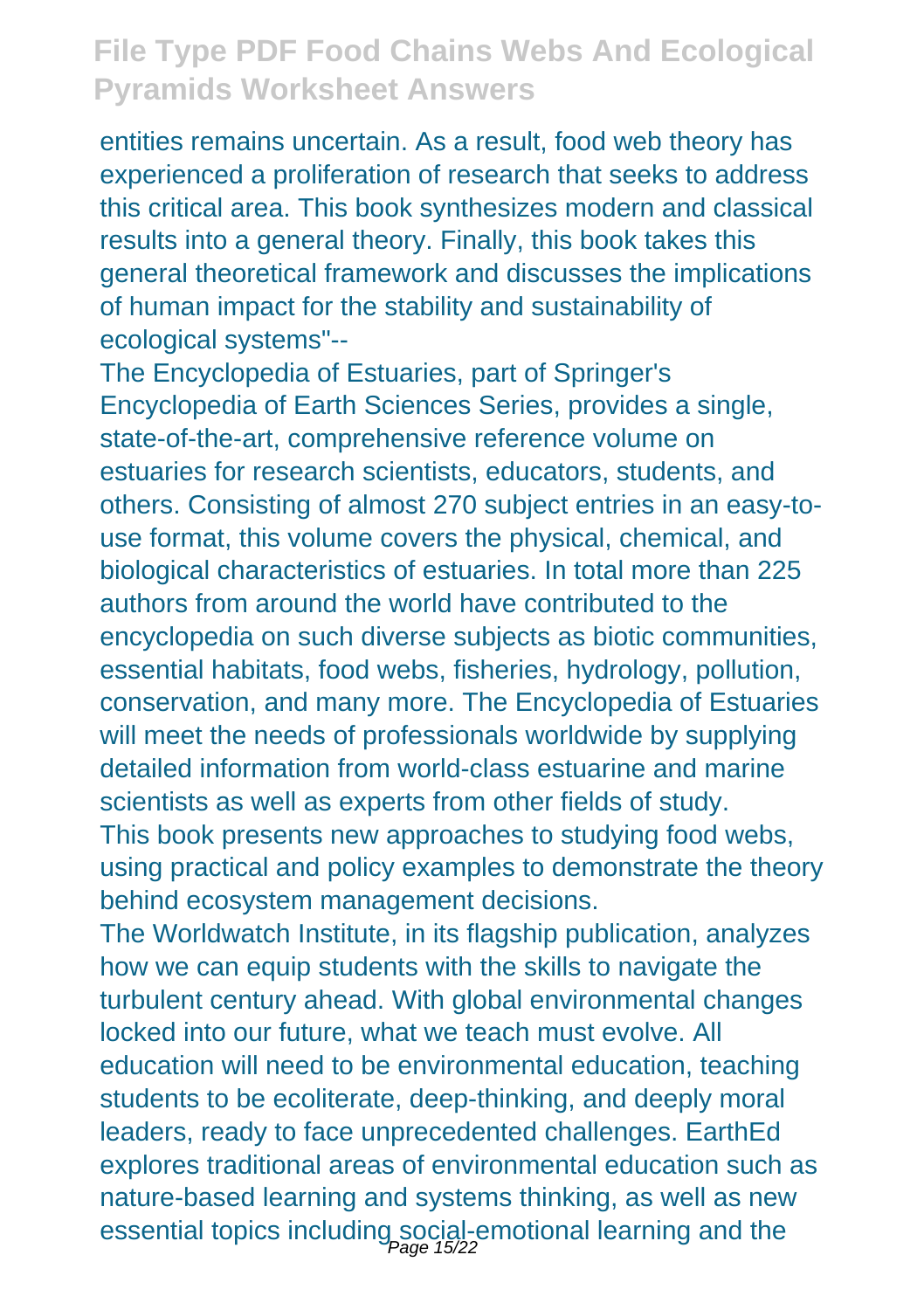importance of play. This latest edition of State of the World examines how, by rethinking education, people worldwide can better adapt to a rapidly changing planet.; Back cover. Community ecology has undergone a transformation in recent years, from a discipline largely focused on processes occurring within a local area to a discipline encompassing a much richer domain of study, including the linkages between communities separated in space (metacommunity dynamics), niche and neutral theory, the interplay between ecology and evolution (eco-evolutionary dynamics), and the influence of historical and regional processes in shaping patterns of biodiversity. To fully understand these new developments, however, students continue to need a strong foundation in the study of species interactions and how these interactions are assembled into food webs and other ecological networks. This new edition fulfils the book's original aims, both as a much-needed up-to-date and accessible introduction to modern community ecology, and in identifying the important questions that are yet to be answered. This research-driven textbook introduces state-of-the-art community ecology to a new generation of students, adopting reasoned and balanced perspectives on as-yet-unresolved issues. Community Ecology is suitable for advanced undergraduates, graduate students, and researchers seeking a broad, up-to-date coverage of ecological concepts at the community level. A strongly interdisciplinary and wide-ranging survey of the environment of life on Earth: the most authoritative and comprehensive source on environmental science to be collected together in a single volume. Unique in presenting both a basic overview and detailed information on environmental topics. Entries are arranged in an encyclopedic A-Z format and contain extensive cross-references to related entries, as well as references to primary and secondary literature. Over 370 separate entries prepared by 228 leading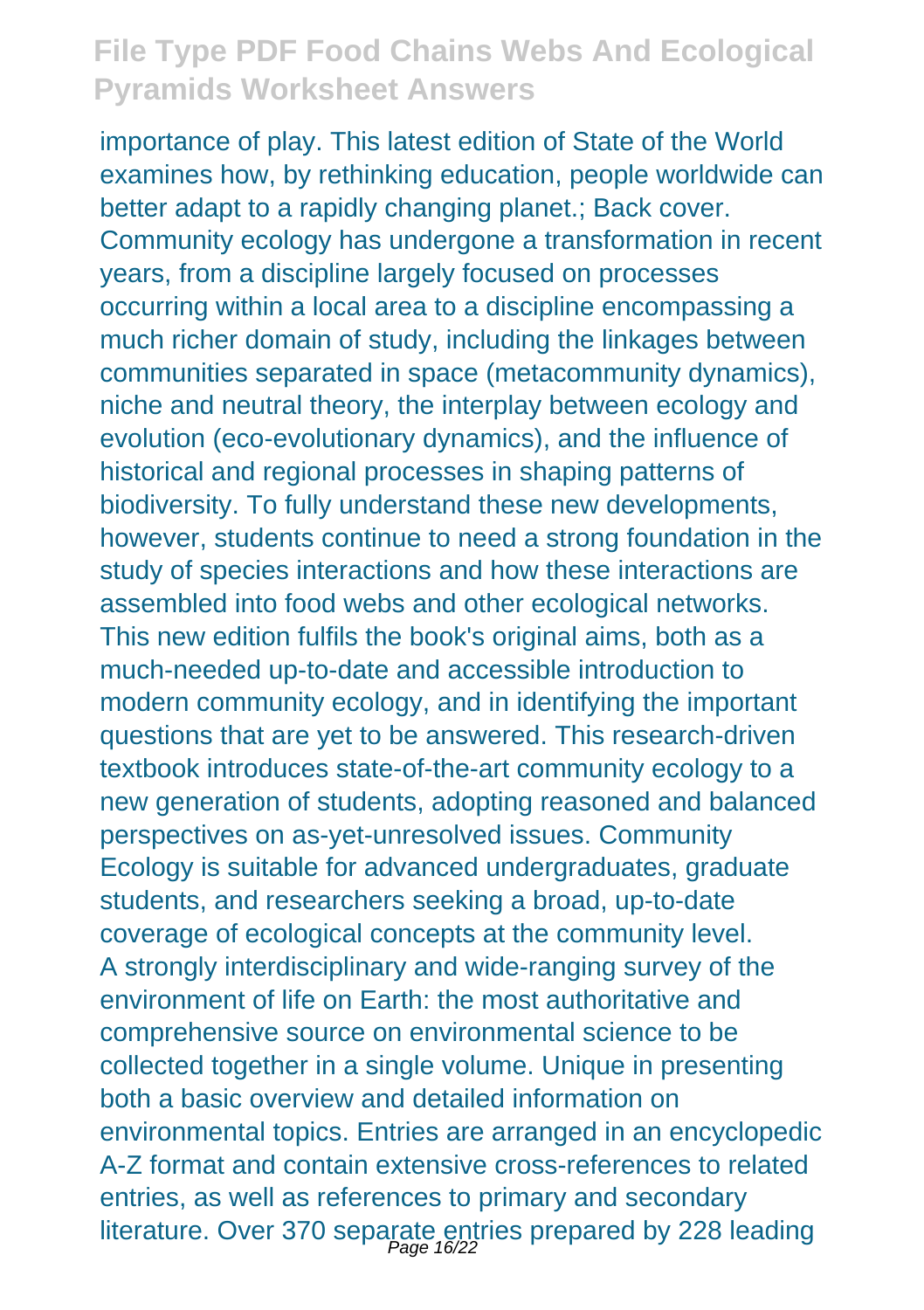experts from 25 countries. Incorporates 25 substantial indepth treatments of key areas and also includes biographies of leading scientists and environmentalists. Contains a comprehensive subject index and a citation index of all referenced authors. The Encyclopedia of Environmental Science is a multidisciplinary reference work, which crosses many fields of interest and includes a wide variety of scholarly and authoritative articles on mankind's environment. It provides information on the atmosphere, hydrosphere, biosphere and geosphere and is careful to focus on the connections between these realms and the Earth as a whole. Taken as a whole, the Encyclopedia surveys basic environmental science and applied areas of study, and is drawn from the physical sciences, life sciences and social sciences. The 228 authors from 25 different countries, many of whom are the leading authorities in their field, include biologists, ecologists, geographers, geologists, political scientists, soil scientists, hydrologists, climatologists, and representatives of many other disciplines and academic specialties. The work, which is amply referenced and crossreferenced, consists of substantial essays on major topics, medium-sized entries and short definitional entries. The shorter entries include useful biographies of leading scientists and environmentalists. The Encyclopedia will be invaluable to all readers interested in the environment of life on Earth, its past, present and future, and its physical and social dimensions. The text provides a source of well-classified basic information as well as covering the leading theories and important debates in the environmental sciences. In addition, the book also includes assessments of the future prospects for the Earth's environment in the face of pollution, population increases and the accelerating transformation of land, air, water and vegetational systems. The Encyclopedia is unique in presenting both a basic overview and detailed information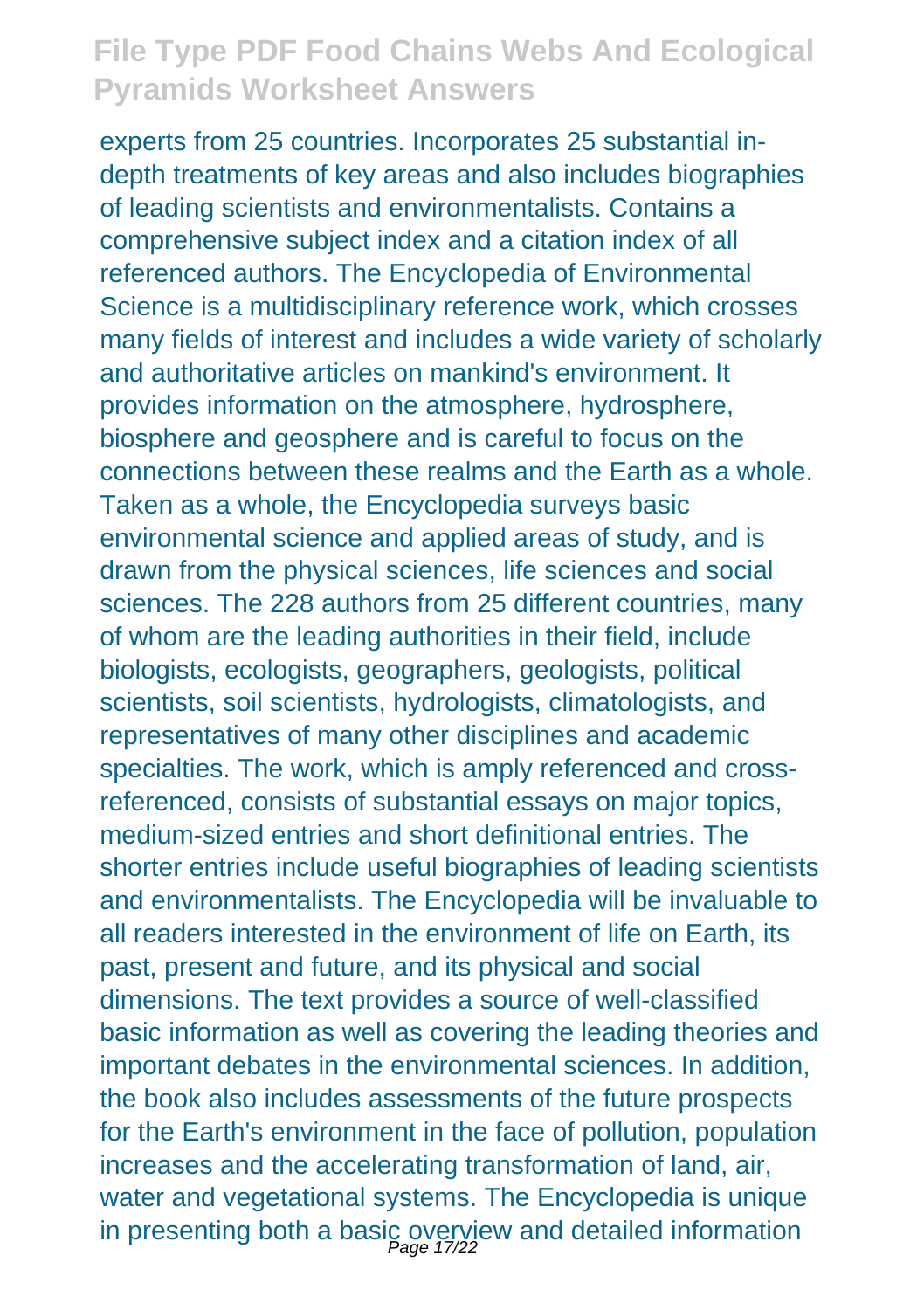on environmental topics and is suitable for the general scientific reader and the specialized environmental scientist in academic institutions, research laboratories or private practice.

A simple introduction to food chains and webs, featuring both herbivores and carnivores and discussing energy, food production, and decomposition in various ecosystems. Reflecting the recent surge of activity in food web research fueled by new empirical data, this authoritative volume successfully spans and integrates the areas of theory, basic empirical research, applications, and resource problems. Written by recognized leaders from various branches of ecological research, this work provides an indepth treatment of the most recent advances in the field and examines the complexity and variability of food webs through reviews, new research, and syntheses of the major issues in food web research. Food Webs features material on the role of nutrients, detritus and microbes in food webs, indirect effects in food webs, the interaction of productivity and consumption, linking cause and effect in food webs, temporal and spatial scales of food web dynamics, applications of food webs to pest management, fisheries, and ecosystem stress. Three comprehensive chapters synthesize important information on the role of indirect effects, productivity and consumer regulation, and temporal, spatial and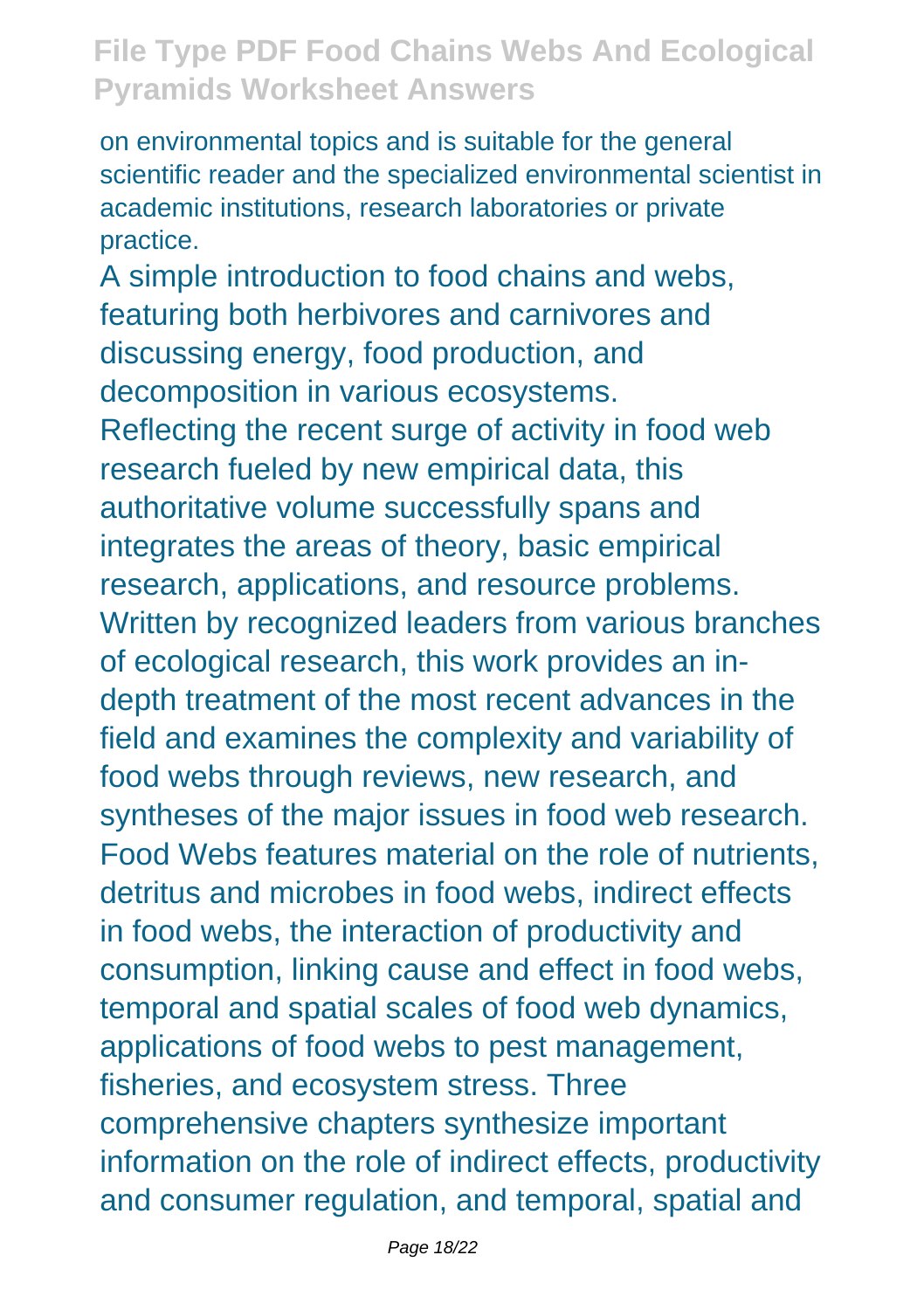life history influences on food webs. In addition, numerous tables, figures, and mathematical equations found nowhere else in related literature are presented in this outstanding work. Food Webs offers researchers and graduate students in various branches of ecology an extensive examination of the subject. Ecologists interested in food webs or community ecology will also find this book an invaluable tool for understanding the current state of knowledge of food web research.

Biology: An Australian Perspective has been updated to meet all the requirements of the revised Queensland Senior Biology Syllabus. The new edition is in full-colour and builds on the success of the first edition, offering a holistic view of biological science and allowing individual schools to develop their own work program and teach the material in any order.

Describes a pond and discusses how the food chain works in that environment.

Food webs describe the structure of communities and their energy flows, and they represent interactions between species in ecosystems. Recently, we have witnessed rapid development of techniques for both experimental studies and theoretical/computational studies on food webs as well as species interactions. This reprint book is focused on food chains and food webs in aquatic ecosystems, with seven papers published in the Page 19/22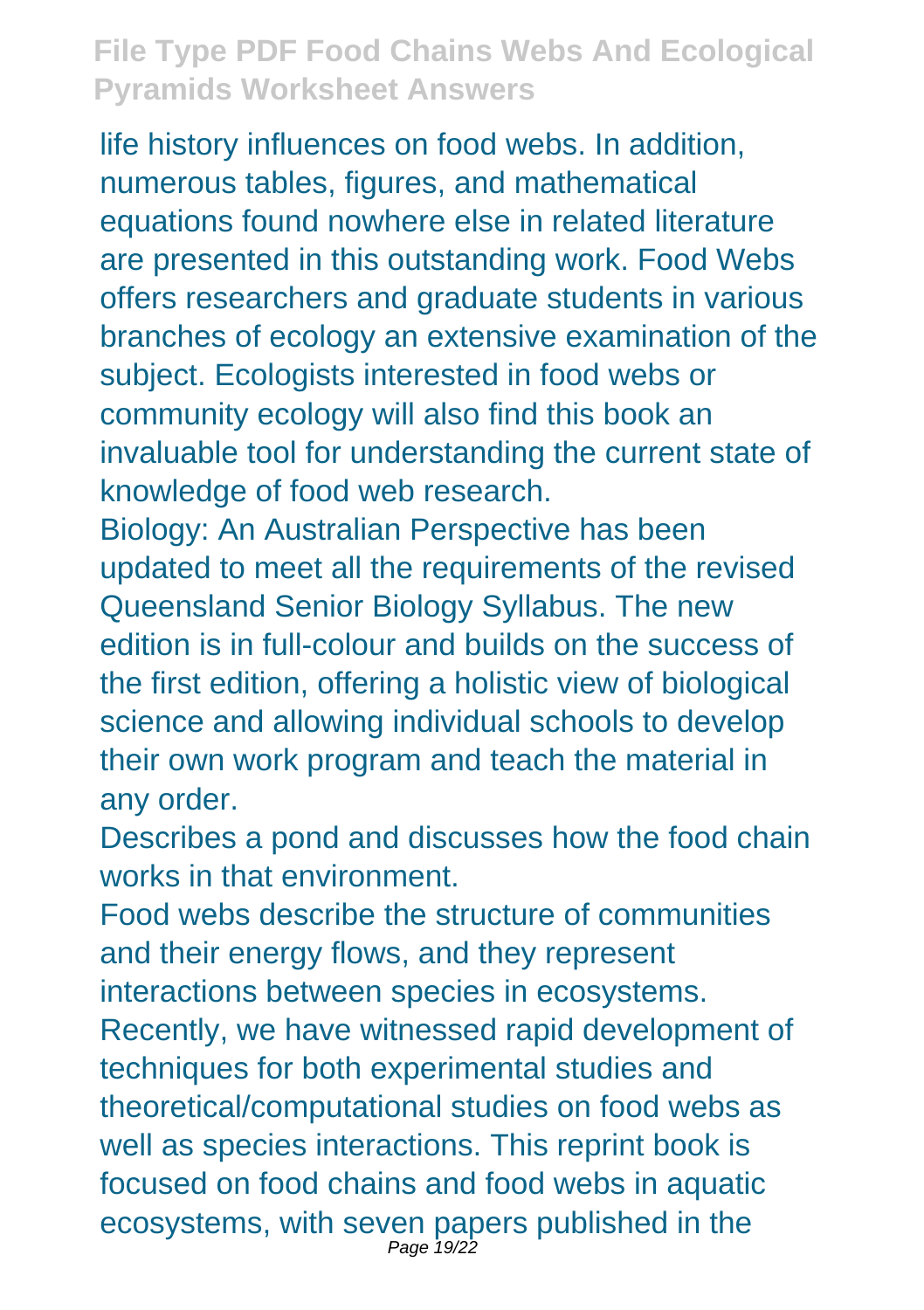corresponding Special Issue of Applied Sciences. The topics include empirical studies on food chains and food webs as well as effects of environmental factors on organisms in aquatic ecosystems. "A bold and successful attempt to illustrate the theoretical foundations of all of the subdisciplines of ecology, including basic and applied, and extending through biophysical, population, community, and ecosystem ecology. Encyclopedia of Theoretical Ecology is a compendium of clear and concise essays by the intellectual leaders across this vast breadth of knowledge."--Harold Mooney, Stanford University "A remarkable and indispensable reference work that also is flexible enough to provide essential readings for a wide variety of courses. A masterful collection of authoritative papers that convey the rich and fundamental nature of modern theoretical ecology."--Simon A. Levin, Princeton University "Theoretical ecologists exercise their imaginations to make sense of the astounding complexity of both real and possible ecosystems. Imagining a real or possible topic left out of the Encyclopedia of Theoretical Ecology has proven just as challenging. This comprehensive compendium demonstrates that theoretical ecology has become a mature science, and the volume will serve as the foundation for future creativity in this area."--Fred Adler, University of Utah "The editors have assembled an outstanding group of contributors who Page 20/22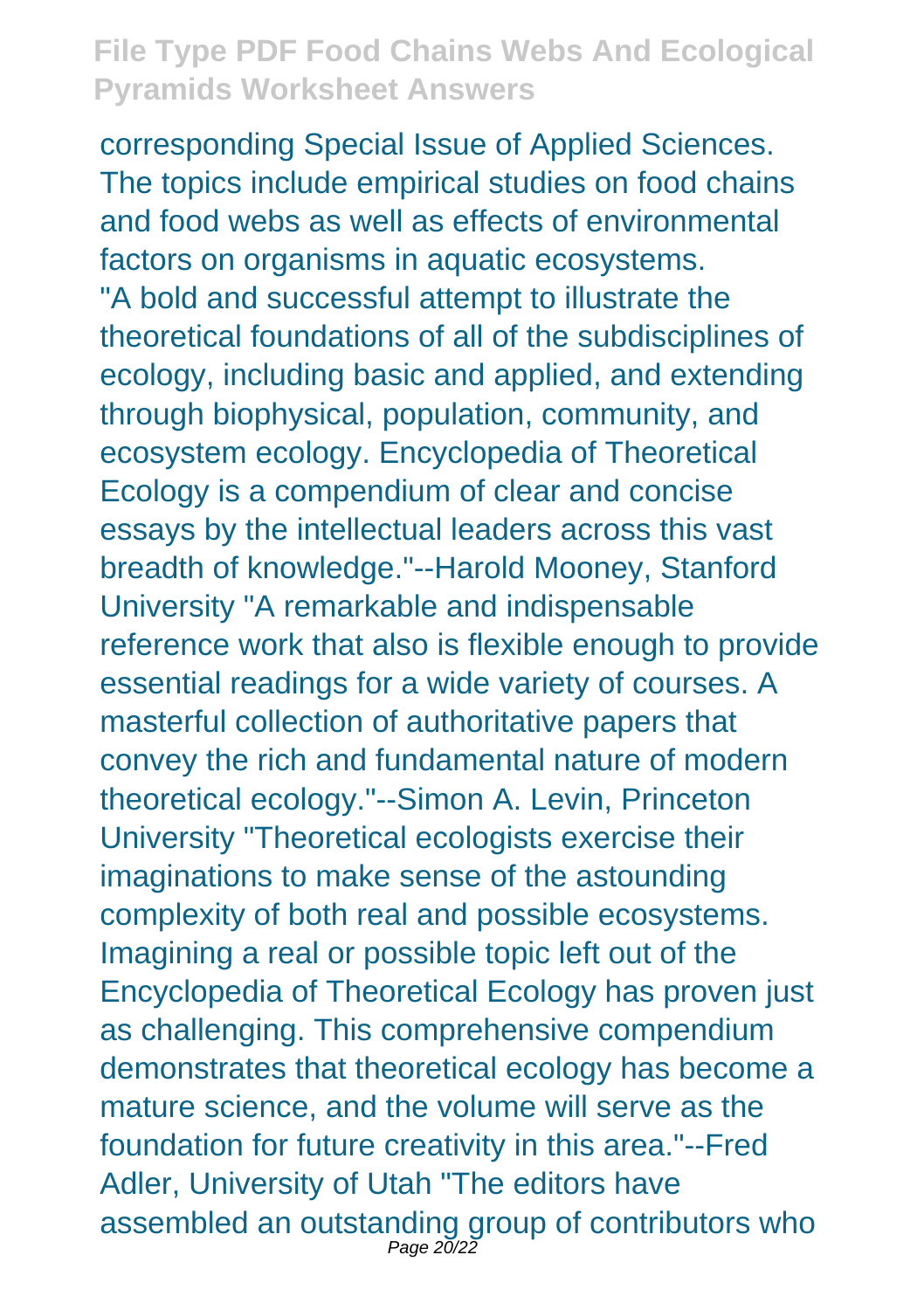are a great match for their topics. Sometimes the author is a key, authoritative figure in a field; and at other times, the author has enough distance to convey all sides of a subject. The next time you need to introduce ecology students to a theoretical topic, you'll be glad to have this encyclopedia on your bookshelf."--Stephen Ellner, Cornell University "Everything you wanted to know about theoretical ecology, and much that you didn't know you needed to know but will now! Alan Hastings and Louis Gross have done us a great service by bringing together in very accessible form a huge amount of information about a broad, complicated, and expanding field."--Daniel Simberloff, University of Tennessee, Knoxville

"Food chains are fascinating! Did you know that all food starts with the sun? Plants use the sun's energy to grow, and then they become energy for animals. Every environment has factors that affect the flow of energy in its food chains--all the way up toyou! Discover what plants and animals create the links of food chains and webs in each environment." -- p. 4 of cover.

Food webs are one of the most useful, and challenging, objects of study in ecology. These networks of predator-prey interactions, conjured in Darwin's image of a "tangled bank," provide a paradigmatic example of complex adaptive systems. This book is based on a February 2004 Santa Fe Page 21/22